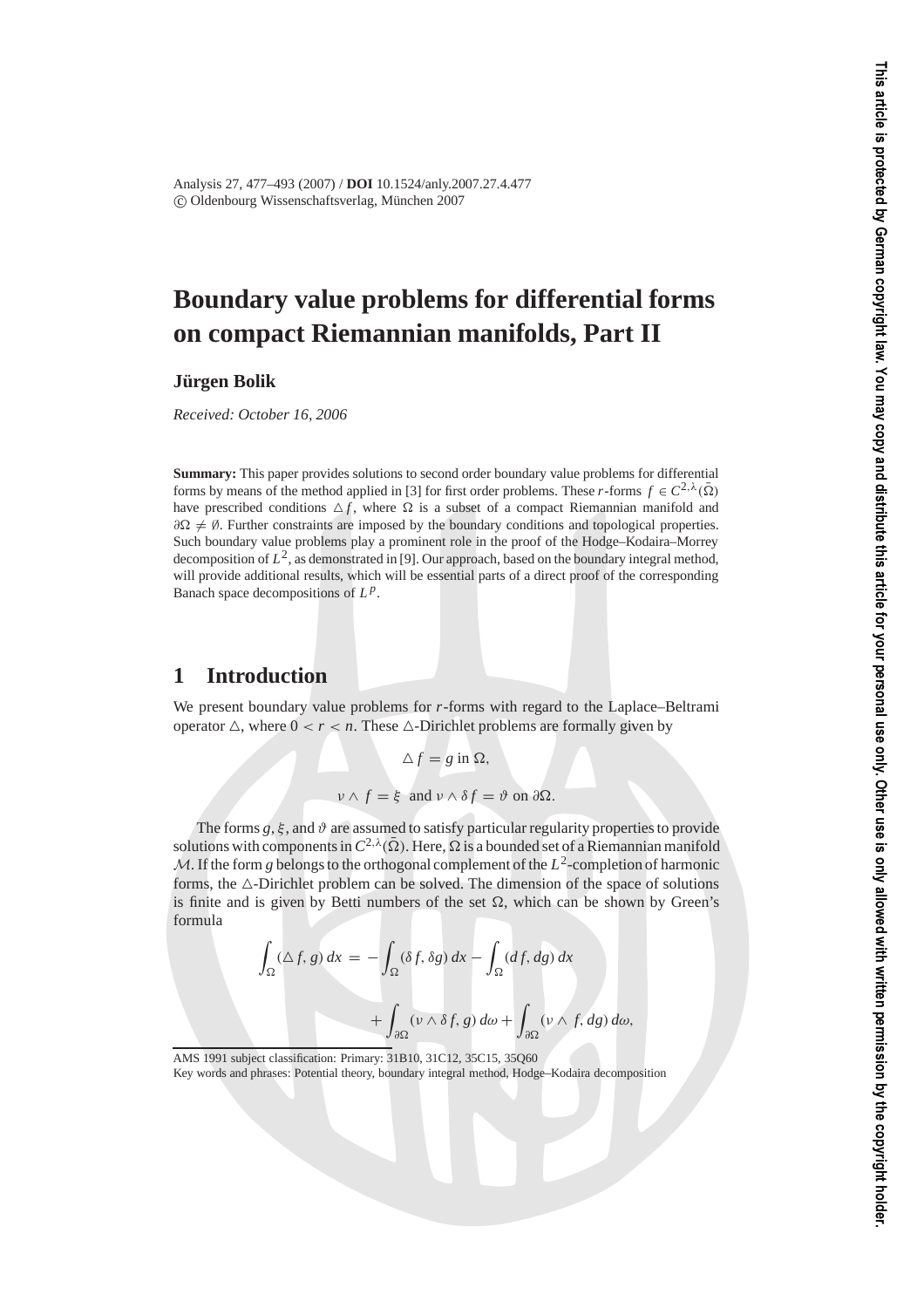where *f*, *g* have to satisfy regularity properties. For  $g = 0$ ,  $\xi = 0$ , and  $\vartheta = 0$ , Green's formula implies

$$
df = 0, \ \delta f = 0,
$$
  

$$
\nu \wedge f = 0.
$$

Depending on the topology of the set  $\Omega$ , the solution  $f$  might differ from 0. The dimension of this space of solutions is determined by the Betti number  $B_{n-r}$  of  $\Omega$ .

The above mentioned  $\triangle$  problem is widely discussed, for instance in [9]. For vector fields on  $\Omega \subset \mathbb{R}^3$ , this problem is treated e.g. in [7] and [11]. Duff deals with a related problem in [4] for  $C^{\infty}(\mathcal{M}_{\partial})$ -forms, where  $\mathcal{M}_{\partial}$  is assumed to be a Riemannian manifold with boundary. In [9], Morrey used a weak formulation of this problem in order to find an analogy to the Hodge–Kodaira decomposition for  $\mathcal{M}_{\theta}$ . This approach provides a decomposition of the Hilbert space  $L^2(\mathcal{M}_\partial)$ .

Our concept, however, presents a direct access to decompositions for the Banach spaces  $C^{0,\lambda}$  and  $L^p$ . This can be achieved by potential theoretical results, the boundary integral method, and results presented by Weyl in [13], where an analogous boundary value problem concerning the wave equation operator  $\Delta + k^2$  and skew-symmetrical tensor fields in Euclidean space is treated. For the Euclidean space, the proofs are performed in [2].

We define forms  $f = f_{\phi}$  depending on forms  $\phi(.)$  and double forms  $G_M(\cdot, \cdot)$ . This double form is the kernel of an operator  $G_M$  de Rahm [10] has introduced. By means of an additional projection  $H_M$ , he shows that

$$
I-H_{\mathcal{M}}=\triangle G_{\mathcal{M}}.
$$

For the form  $\phi$  defined on  $\partial\Omega$ , we derive the inhomogeneous integral equation

$$
\bigg(\pm\frac{1}{2}I+W_r\bigg)\phi=\bigg(\begin{array}{c}\nu\lrcorner\,(\nu\wedge f_{\mp})\\ \nu\lrcorner\,(\nu\wedge\delta f_{\mp})\end{array}\bigg),
$$

where  $f_$  and  $f_+$  are given by approximations in  $\Omega$  and  $\hat{\Omega}$ , respectively. By using the boundary integral method, we prove that suitable operators  $G_{\Omega}^+$  and  $G_{\Omega}^-$  exist to solve the  $\triangle$ -Dirichlet problem and the dual  $\triangle$ -Neumann problem for homogeneous boundary data. Analogously to the approach in [2] for the more special case of Euclidean spaces, it is thereupon an easy task to proof the decomposition

$$
I - H_{\Omega} = d\delta G_{\Omega}^{+} + \delta dG_{\Omega}^{-}.
$$

The operator  $H_{\Omega}$  is the restriction of  $H_M$  to  $\overline{\Omega}$ .

For further investigations, it might be one of the next steps to generalize the results of Kress in [7] to *r*-forms and M∂. His method is based on a representation for vectorfields on  $\Omega \subset \mathbb{R}^3$  reflecting both the boundary values of a  $\triangle$ -Dirichlet problem and a  $\triangle$ -Neumann problem. For domains in  $\mathbb{R}^3$ , he derives the integral equations

$$
(I - B) \begin{pmatrix} \omega^* \\ \epsilon^* \end{pmatrix} = \gamma,
$$

where *B* are linear operators,  $\omega^*$  are vector fields, and  $\epsilon^*$  are scalars.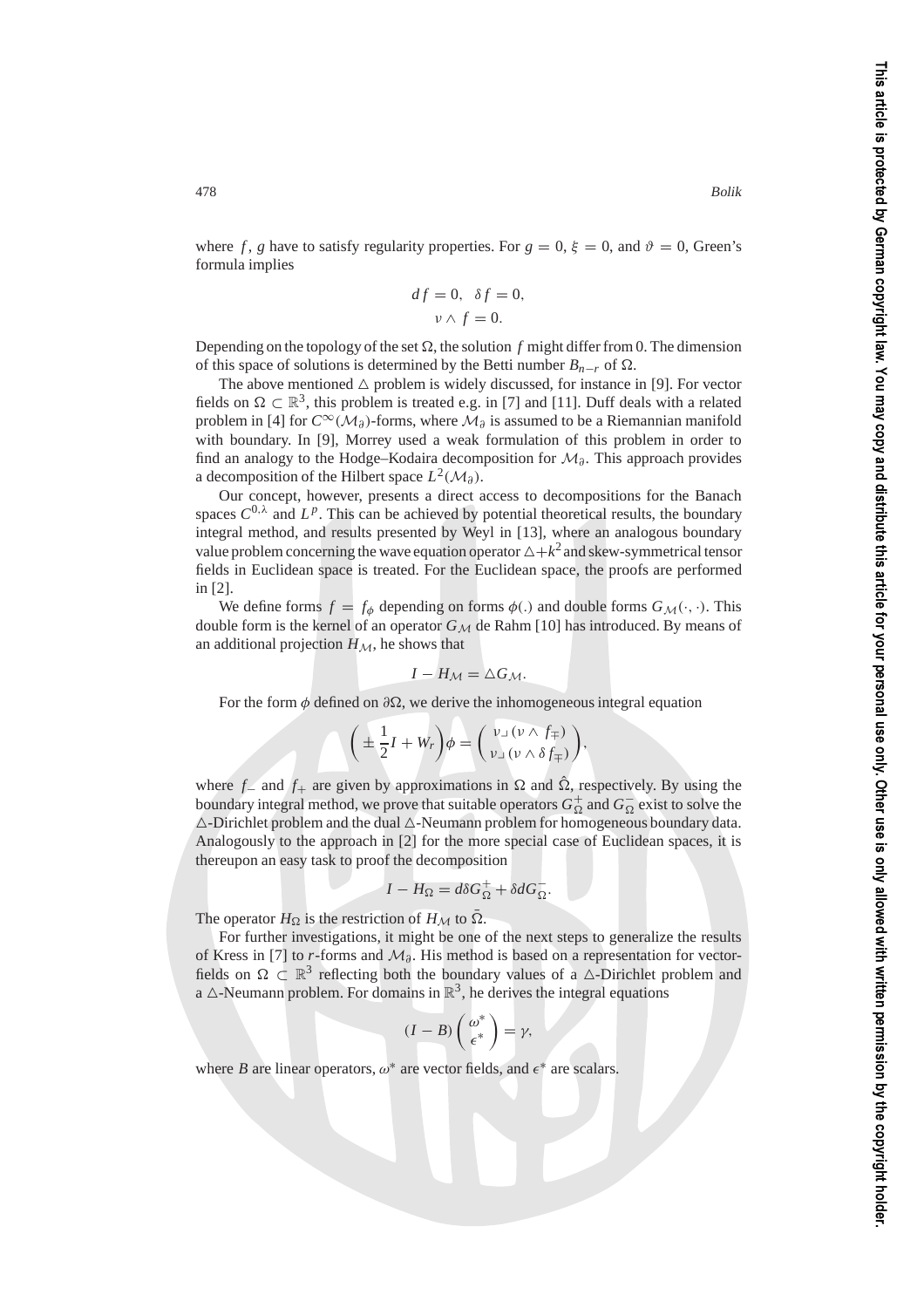As the Hodge–Kodaira–Morrey decomposition for vector fields in  $\Omega \subset \mathbb{R}^3$  yields a refined Helmholtz decomposition (cf. [6, 12]), there will be a bunch of further generalizations with regard to unbounded manifolds.

### **2 Definitions and preliminaries**

**Definition 2.1** *For*  $n \in \mathbb{N} : n \geq 2$ , let  $\mathcal{M} = \mathcal{M}^n$  be a compact, oriented n dimensional  $C^{\infty}$ -Riemannian manifold. Let  $\Omega_i = \Omega_i^n$  ⊂⊂ M be oriented n dimensional, arcwise  $\mathit{connected} \ C^\infty\text{-}Riemannian\ manifolds with $\Omega_i\neq 0$ which satisfy the conditions$ 

$$
\overline{\Omega}_i \cap \overline{\Omega}_j = \emptyset \quad \text{if } i \neq j \text{ and if } \partial \Omega_i \text{ belongs to } C^{\infty}.
$$

*The set*  $\Omega$  *is the union of a finite number of*  $\Omega_i$ *.* 

*Furthermore,*  $\hat{\Omega}$  *designates the set*  $\mathcal{M}\backslash\bar{\Omega}$ *. The exterior normal 1-form is denoted by v. According to the common notation, d designates the exterior derivative, and* δ *the coderivative, which can be expressed by d and the Hodge mapping* ∗*. For C*1*-forms*  $f = f_r$ , we set

$$
\delta f := (-1)^{(r+1)n} * (d(*f)) \quad \text{if } 0 < r \le n
$$

*and*  $\delta f = 0$  *if*  $r = 0$ .

*If f, h are r-forms, where*  $0 < r \leq n$ , then the inner product  $(f, h)$  is defined by

$$
(f,h) = (h,f) := \frac{1}{r!} \sum_{j_1...j_r, l_1...l_r} g^{j_1 l_1} \cdots g^{j_r l_r} f_{jr} h_{\nu^r}.
$$

*For 0-forms f and h, we define*  $(f, h) = (h, f) := f \cdot h$ .

*Now, let*  $\gamma$  *be a 1-form, f be an r-form, and*  $\lrcorner$  *be the contraction. For*  $0 < r < n$ *, the*  $(r - 1)$ -form  $\gamma \supset f$  is given in local coordinates by

$$
\gamma \lrcorner f = f \lrcorner \gamma := \sum_{l_2 < \dots < l_r} (\gamma \lrcorner f)_{l_2 \dots l_r} dx^{l_2} \wedge \dots \wedge dx^{l_r}, \text{ where}
$$
\n
$$
(\gamma \lrcorner f)_{l_2 \dots l_r} := \sum_{k,l=1}^n \gamma_k g^{kl} f_{ll_2 \dots l_r}.
$$

*If f is a 0-form, then we set*  $\gamma \supset f = f \supset \gamma := 0$ .

*For a linear space L, the symbol L<sup>r</sup> denotes the space of r-forms with components in L.*

*We assume that*  $k \in \mathbb{N}_0$  *and*  $0 < \lambda < 1$  *for spaces*  $C^{k,\lambda}$ *. The expression*  $C^{k,\lambda}(\partial \Omega)^r$  *is used as an abbreviation for*  $C^{k, \lambda}(\bar{\Omega})^r$ <sub>*|∂*Ω</sub>. Analogously, spaces  $C^k$  are given.

*For a differential form f defined on ∂*Ω, we call  $ν$ <sub>→</sub> f the normal component of f and ν ∧ *f the tangential component of f . Subscripts* ν *or* τ *mean that the space in question consists of elements with vanishing normal or tangential components respectively.*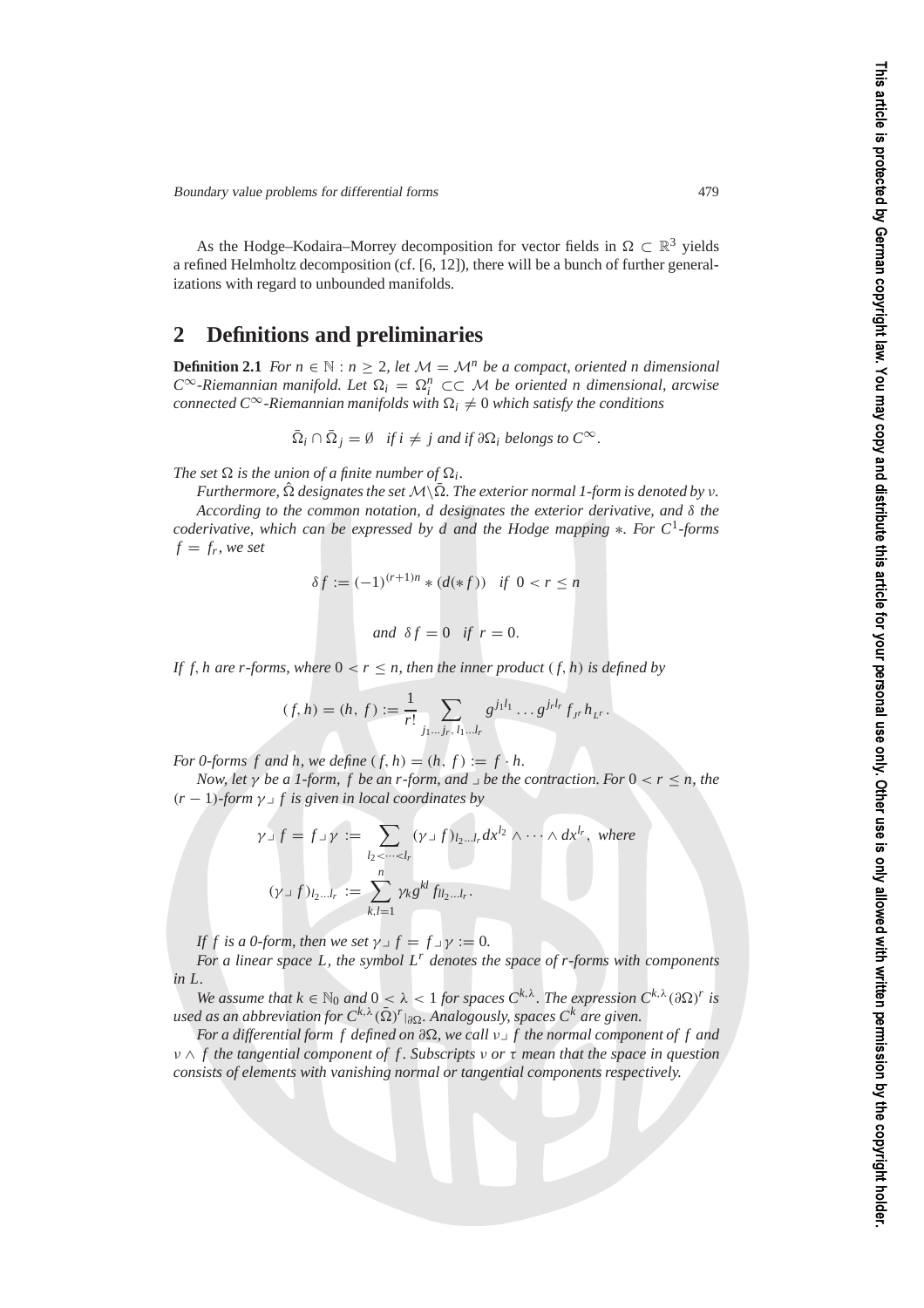*The spaces*  $L^q(\partial \Omega)^r$ *,*  $1 \leq q < \infty$ , *denote the L<sup>q</sup>-completion of*  $C^{\infty}(\partial \Omega)^r$ . Analo*gously, the spaces*  $L^q_\nu(\partial \Omega)^r$  *and*  $L^q_\tau(\partial \Omega)^r$  *are defined.* 

*By Rr*,*r*(*x*, *y*) *double forms are denoted, where*

$$
R_{r,r}(x, y) = \sum_{i_1 < \dots < i_r} \sum_{j_1 < \dots < j_r} R_{i_1 \dots i_r, j_1 \dots j_r} \left( dx^{i_1} \wedge \dots \wedge dx^{i_r} \right) \otimes \left( dy^{i_1} \wedge \dots \wedge dy^{i_r} \right).
$$

*In the following sections, double forms are kernels of integral operators*  $O_{k,\lambda,r}$  *for instance, which map r-forms with components in*  $C^{k,\lambda}$  *to r'-forms. Furthermore,*  $O_{2,r}$  *are L*2*-extensions of operators in C*∞*.*

*If the domains of theses operators are already clarified by the context, the notation Or for such operators can also be used.*

### **3 Boundary value problems for differential forms**

In this section, we solve integral equations for differential forms in order to find solutions to our boundary value problems and to deduce a priori inequalities. The following results serve to prove these estimates.

By means of [10, 1], we can assert that there exist operators

$$
G \in \mathcal{L}\left(C^{k,\lambda}(\mathcal{M})^r, C^{k+2,\lambda}(\mathcal{M})^r\right) \text{ and } H \in \mathcal{L}\left(C^{k,\lambda}(\mathcal{M})^r, C^{k,\lambda}(\mathcal{M})^r\right),
$$

constituted by symmetric kernels  $G_{r,r}(x, y)$  and  $H_{r,r}(x, y)$ , which satisfy

$$
\Delta G \phi = \phi - H\phi \quad \text{for all } \phi \in C^{\infty}(\mathcal{M})^r. \tag{3.1}
$$

*G* and *H* are their own metric transpose with regard to the  $L^2$  extensions and the inner product

$$
\langle \cdot, \cdot \rangle : L^2(\partial \Omega)^r \times L^2(\partial \Omega)^r \longrightarrow \mathbb{R},
$$

given by

$$
\langle f, g \rangle := \int_{\partial \Omega} (f(x), g(x))_x \, d\omega_x.
$$

Additionally, *G* and *H* commute with ∗. Further properties are stated in the above mentioned publications.

In order to solve our boundary value problem, we search for solutions to related Fredholm integral equations for differential forms over  $\partial\Omega$ . The following lemma offers the first step to define these integral operators.

**Lemma 3.1** *We assume that*  $f = f_r \in C_v^{k,\lambda}(\partial \Omega)^r$  *and*  $x, y \in \partial \Omega$ *, and define operators*  $U_{k,\lambda,r}$ ,  $V_{k,\lambda,r}$ ,  $U_{k,\lambda,r}^*$ , and  $V_{k,\lambda,r}^*$  *as* 

$$
U_{k,\lambda,r}f_r(x) := \int_{\partial\Omega} \nu(x) \Box (\nu(x) \land (d_y G_{r,r}(x, y), \nu(y) \land f_r(y))_y) d\omega_y,
$$
  

$$
V_{k,\lambda,r}f_r(x) := \int_{\partial\Omega} \nu(x) \Box (\nu(x) \land (G_{r+1,r+1}(x, y), \nu(y) \land f_r(y))_y) d\omega_y,
$$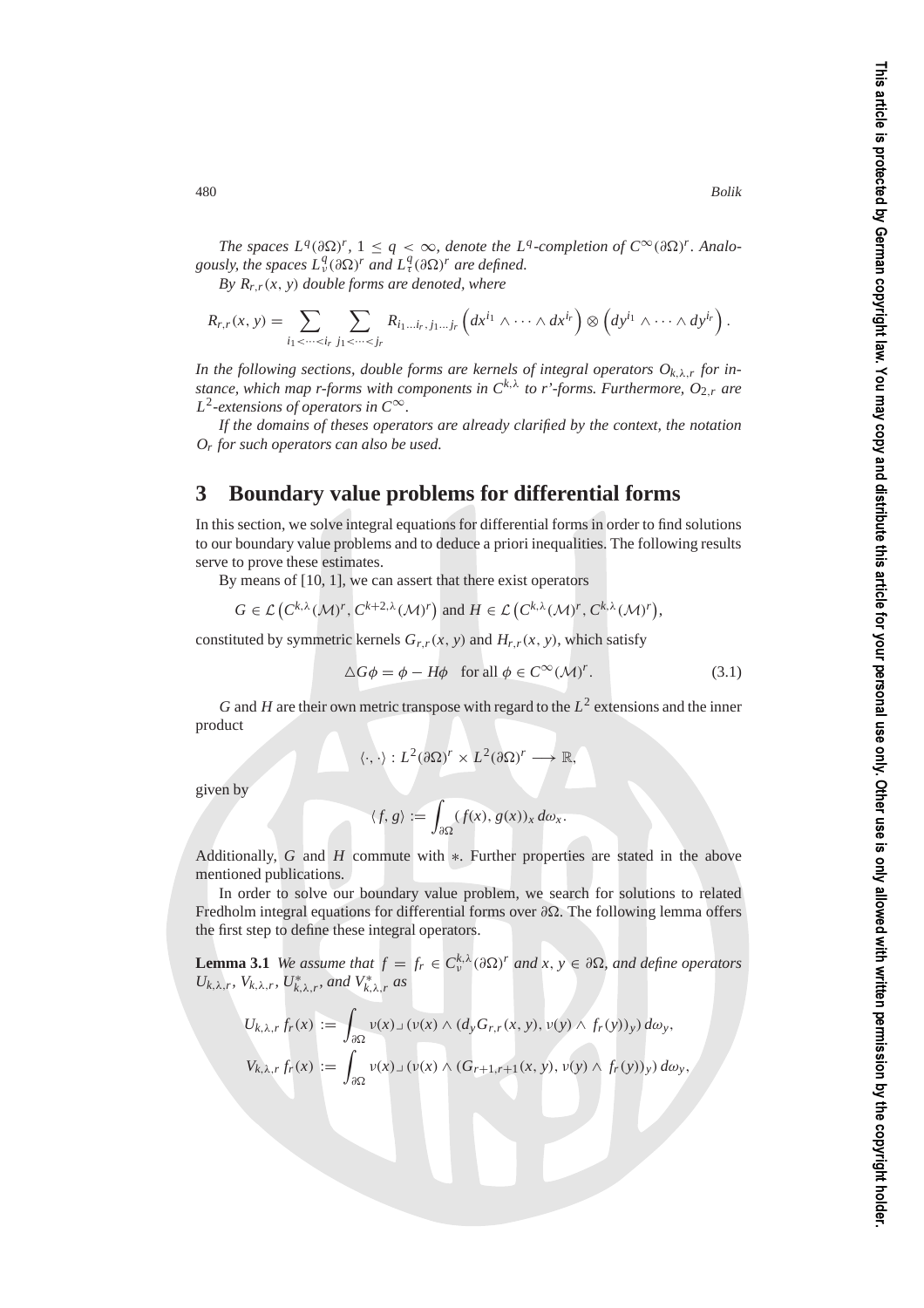$$
U_{k,\lambda,r}^* f_r(x) := \int_{\partial\Omega} v(x) \lrcorner (d_x G_{r,r}(x, y), f_r(y))_y \, d\omega_y,
$$
  

$$
V_{k,\lambda,r}^* f_r(x) := \int_{\partial\Omega} v(x) \lrcorner (G_{r,r}(x, y), f_r(y))_y \, d\omega_y.
$$

*These linear operators are compact in*  $C_v^{k,\lambda}(\partial\Omega)^r$  *and* 

$$
U_{k,\lambda,r} \in \mathcal{L}\left(C_v^{k,\lambda}(\partial \Omega)^r, C_v^{k+1,\lambda}(\partial \Omega)^r\right), \quad V_{k,\lambda,r} \in \mathcal{L}\left(C_v^{k,\lambda}(\partial \Omega)^r, C_v^{k+1,\lambda}(\partial \Omega)^{r+1}\right),
$$
  

$$
U_{k,\lambda,r}^* \in \mathcal{L}\left(C_v^{k,\lambda}(\partial \Omega)^r, C_v^{k+1,\lambda}(\partial \Omega)^r\right), \quad V_{k,\lambda,r}^* \in \mathcal{L}\left(C_v^{k,\lambda}(\partial \Omega)^r, C_v^{k+1,\lambda}(\partial \Omega)^{r-1}\right).
$$

**Proof:** The proof for  $V_{k,\lambda,r}$  and  $V_{k,\lambda,r}^*$  is evident. For the assertion with regard to the operators  $U_{k,\lambda,r}$  and  $U_{k,\lambda,r}^*$ , it is convenient to refer to the operators

$$
K_r = K_{k,\lambda,r} \in \mathcal{L}\left(C_v^{k,\lambda}(\partial \Omega)^r, C_v^{k+1,\lambda}(\partial \Omega)^r\right)
$$

and

$$
L_r = L_{k,\lambda,r} \in \mathcal{L}\left(C_\tau^{k,\lambda}(\partial \Omega)^r, C_\tau^{k+1,\lambda}(\partial \Omega)^r\right),
$$

given by

$$
(K_r f)(x) := -2 \int_{\partial \Omega} v(x) \mathbf{1} (d_x G_{r,r}(x, y), f(y))_y d\omega_y, \text{ where } 0 \le r < n,
$$

and

$$
(L_r f)(x) := -2 \int_{\partial \Omega} v(x) \wedge (\delta_x G_{r,r}(x, y), f(y))_y \, d\omega_y, \text{ where } 0 < r \le n,
$$

cf. [3]. As the operators  $U_n^*$  and  $U_n$  vanish,  $0 \le r < n$  can be assumed. We take into account that  $U_r^*$  is related to  $K_r$  by

$$
U_r^* f = -\frac{1}{2} K_r f,\tag{3.2}
$$

and  $U_r$  to  $L_{r+1}$  by

$$
U_r f = \frac{1}{2} \nu \Box L_{r+1} (\nu \wedge f). \tag{3.3}
$$

Alternatively, equation (3.17) can be used.  $\square$ 

Referring to the operators of *Lemma 3.1*, we can define the operators  $W = W_r$  and  $W = W_r^*$ , which appear in the jump conditions related to our boundary problems.

**Definition 3.2** *Let*  $0 < r \leq n$ *. We set* 

$$
W_{k_1,k_2,\lambda,r} := \begin{pmatrix} U_{k_1,\lambda,r} & -V_{k_2,\lambda,r-1} \\ 0 & U_{k_2,\lambda,r-1} \end{pmatrix} \text{ and }
$$
  

$$
W_{k_1,k_2,\lambda,r}^* := \begin{pmatrix} U_{k_1,\lambda,r}^* & 0 \\ -V_{k_1,\lambda,r}^* & U_{k_2,\lambda,r-1}^* \end{pmatrix}.
$$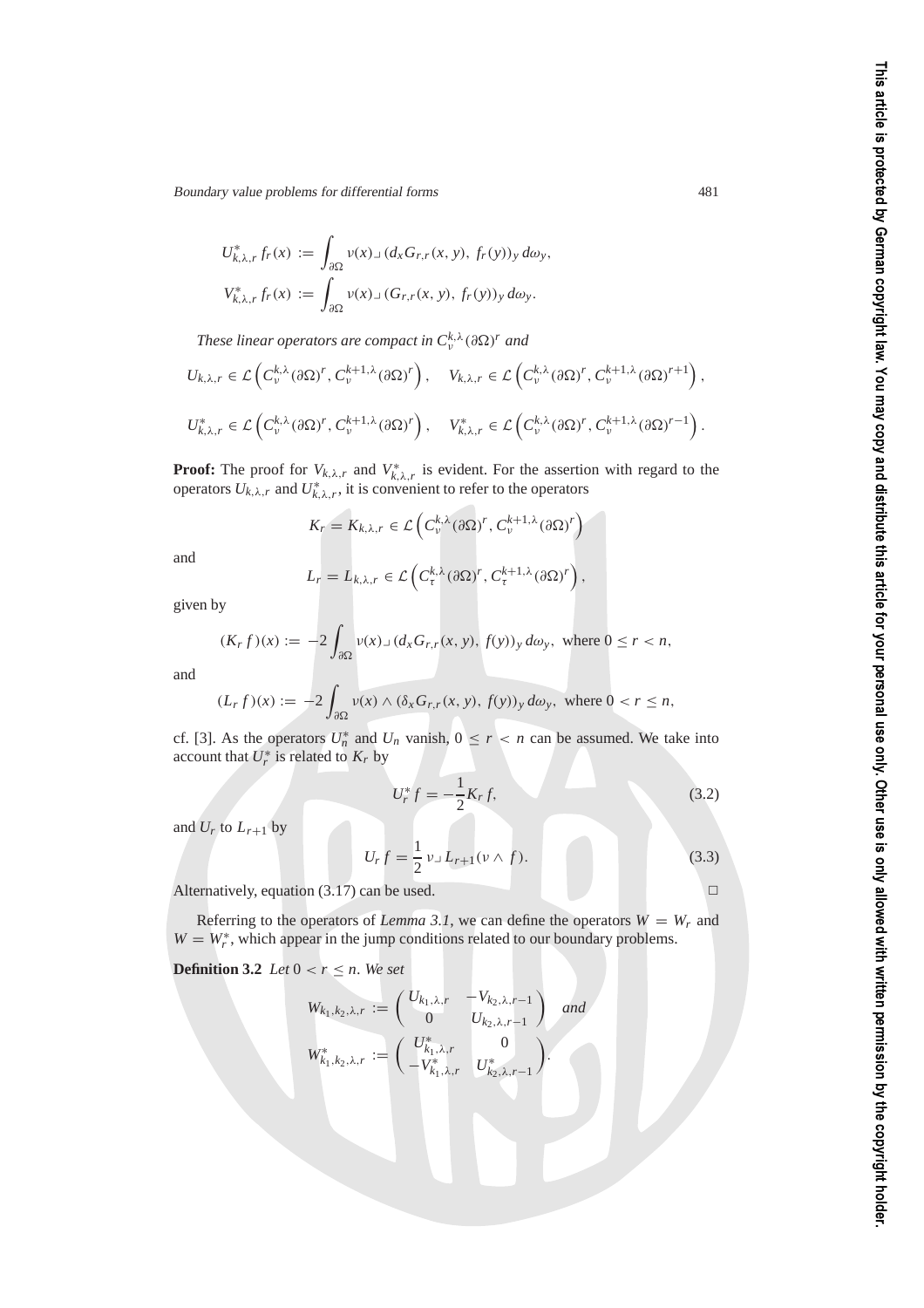**Lemma 3.3** *The operators*  $U_{2,r}$  *and*  $U_{2,r}^*$  *as well as the operators*  $V_{2,r}$  *and*  $V_{2,r+1}^*$  *are adjoint operators, i.e. metric transposes, with respect to the inner product*

$$
\langle \cdot, \cdot \rangle : L^2(\partial \Omega)^r \times L^2(\partial \Omega)^r \longrightarrow \mathbb{R},
$$

*given above.*

**Note:** As  $U_{2,r}$  and  $V_{2,r}$  are defined only for forms in  $L^2_v(\partial\Omega)^r$ , a restricted inner product with regard to this differential forms would suffice.

**Proof:** Since  $U_n$ ,  $U_n^*$ ,  $V_n$ , and  $V_{n+1}^*$  vanish, we confine ourselves to  $0 \le r < n$ . (i) For the further steps, it is useful to mention the formulas  $(3.4)$  and  $(3.5)$ . Inner products and contractions are performed pointwise there.

If  $e = e_r$ ,  $h = h_{r+1}$  and  $u = u_1$ , i.e. *e* is assumed to be an *r*-form, *h* an  $(r + 1)$ -form, and *u* a 1-form, contraction and exterior product are connected by:

$$
(e, u \lrcorner h) = (u \wedge e, h). \tag{3.4}
$$

Let  $p = p_l$ ,  $u = u_1$ , and  $v = v_1$ . The term  $p(u, v)$  can be decomposed into:

$$
p(u, v) = u \wedge (v \cup p) + (v \cup u \wedge p). \tag{3.5}
$$

(ii) In this section, we will show that  $V_{2,r+1}^*$  is the metric transpose of  $V_{2,r}$ . Let  $f \in L^2_{\nu}(\partial \Omega)^r$  and  $g \in L^2_{\nu}(\partial \Omega)^{r+1}$ . It is not necessary to prove the assertion for the case  $r + 1 = n$ , as the requirement  $v \perp g = 0$  for the *n*-form *g* implies that *g* vanishes.

Then, the relevant inner product can be written as

$$
\int_{\partial\Omega} ((V_r f)(x), g(x))_x d\omega_x
$$
\n
$$
= \int_{\partial\Omega} \int_{\partial\Omega} \nu(x) \, \nu(x) \wedge (G_{r+1,r+1}(x, y), \nu(y) \wedge f_r(y))_y, g_{r+1}(x))_x d\omega_y d\omega_x.
$$
\n(3.6)

For the form  $\mu = \mu(x, y) := (G_{r+1,r+1}(x, y), \nu(y) \wedge f_r(y))_y$ , we obtain by using (3.4):

$$
(\nu \lrcorner \left(\nu \wedge \mu\right), g) = (\mu, \nu \lrcorner \left(\nu \wedge g\right)). \tag{3.7}
$$

As  $v \gtrsim g = 0$  and  $||v|| = 1$ , equations (3.5) and (3.7) imply

$$
(\nu \lrcorner \, (\nu \wedge \mu), g) = (\mu, g). \tag{3.8}
$$

Hence, we conclude that

$$
\int_{\partial\Omega} ((V_r f)(x), g(x))_x d\omega_x
$$
\n
$$
= \int_{\partial\Omega} \int_{\partial\Omega} ((G_{r+1,r+1}(x, y), v(y) \wedge f_r(y))_y, g_{r+1}(x))_x d\omega_y d\omega_x
$$
\n
$$
= \int_{\partial\Omega} \left( \left( \int_{\partial\Omega} v(y) \perp (G_{r+1,r+1}(x, y), g_{r+1}(x))_x d\omega_x \right), f_r(y) \right)_y d\omega_y
$$
\n
$$
= \int_{\partial\Omega} (f_r(y), (V_{r+1}^* g_{r+1})(y))_y d\omega_y.
$$
\n(3.9)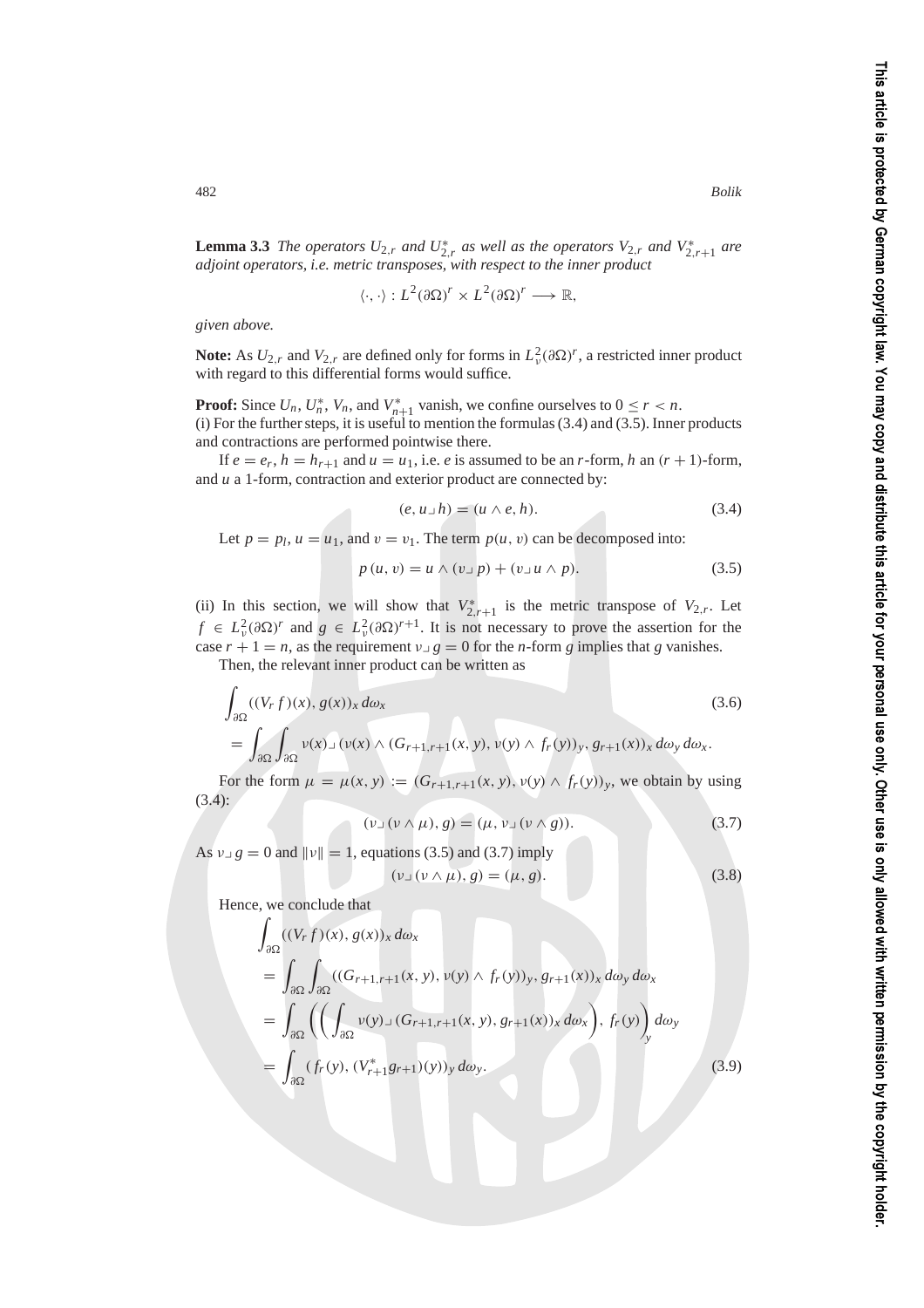This means that

$$
\langle (V_r f), g \rangle = \langle f, (V_{r+1}^* g) \rangle, \tag{3.10}
$$

and  $V_{2,r+1}^*$  is the adjoint operator of  $V_{2,r}$ .

(iii) In the same manner, we will show that  $U_{2,r}^*$  is the metric transpose of  $U_{2,r}$ . Let  $f \in L^2_{\nu}(\partial \Omega)^r$  and  $g \in L^2_{\nu}(\partial \Omega)^r$ . Then,

$$
\int_{\partial\Omega} ((U_r f)(x), g(x)) d\omega_x
$$
\n
$$
= \int_{\partial\Omega} \int_{\partial\Omega} v(x) \Delta(v(x) \wedge (d_y G_{r,r}(x, y), v(y) \wedge f_r(y))_y, g_r(x))_x d\omega_y d\omega_x. (3.11)
$$
\nFor  $\gamma = \gamma(x, y) := (d_y G_{r,r}(x, y), v(y) \wedge f_r(y))_y$ , we obtain analogously to (3.8):

$$
(\nu_{\perp}(\nu \wedge \gamma), g) = (\gamma, g). \tag{3.12}
$$

The remaining part of the assertion can be proved by

$$
\int_{\partial\Omega} ((U_r f)(x), g(x)) d\omega_x
$$
\n
$$
= \int_{\partial\Omega} \int_{\partial\Omega} ((d_y G_{r,r}(x, y), v(y) \wedge f_r(y))_y, g_r(x))_x d\omega_y d\omega_x
$$
\n
$$
= \int_{\partial\Omega} \int_{\partial\Omega} ((d_y G_{r,r}(x, y), g_r(x))_x, v(y) \wedge f_r(y))_y d\omega_y d\omega_x
$$
\n
$$
= \int_{\partial\Omega} \left( \int_{\partial\Omega} (v(y) \lrcorner (d_y G_{r,r}(x, y), g_r(x))_x) d\omega_x, f_r(y) \right)_y d\omega_y
$$
\n
$$
= \int_{\partial\Omega} (f(y), (U_r^* g)(y))_y d\omega_y. \tag{3.13}
$$

This yields  $\langle$ 

$$
(U_r f), g \rangle = \langle f, (U_r^* g) \rangle, \tag{3.14}
$$

and  $U_{2,r}^*$  is the adjoint operator of  $U_{2,r}$ .

The operator  $K_r$ , where  $0 < r \leq n$ , can be considered to be a composition of  $L_{n-r}$  $x^2 + y^2 = 0$  *and the Hodge mapping:* 

$$
K_r *_{y} = *_{x} L_{n-r}, \qquad (3.15)
$$

cf. [3, 5], and [8]. By calling  $*^{-1}O*$  the topological transpose of an operator *O*, we can express this property in an even more concise manner.

For the metric transpose, the following assertion is stated there: With regard to the bilinear form

$$
\langle \cdot, \cdot \rangle : L^2_{\nu}(\partial \Omega)^r \times L^2_{\tau}(\partial \Omega)^r \longrightarrow \mathbb{R},
$$

given by

$$
\langle f, g \rangle := \int_{\partial \Omega} (f(x), (\nu(x) \cup g(x)) \, d\omega_x,
$$

where  $0 \le r < n$ ,  $-L_{r+1}$  is the adjoint operator of  $K_r$ .

In the following lemma, the topological transposes of  $V_{n-(r+1)}^*$  and  $U_{n-(r+1)}^*$  are investigated.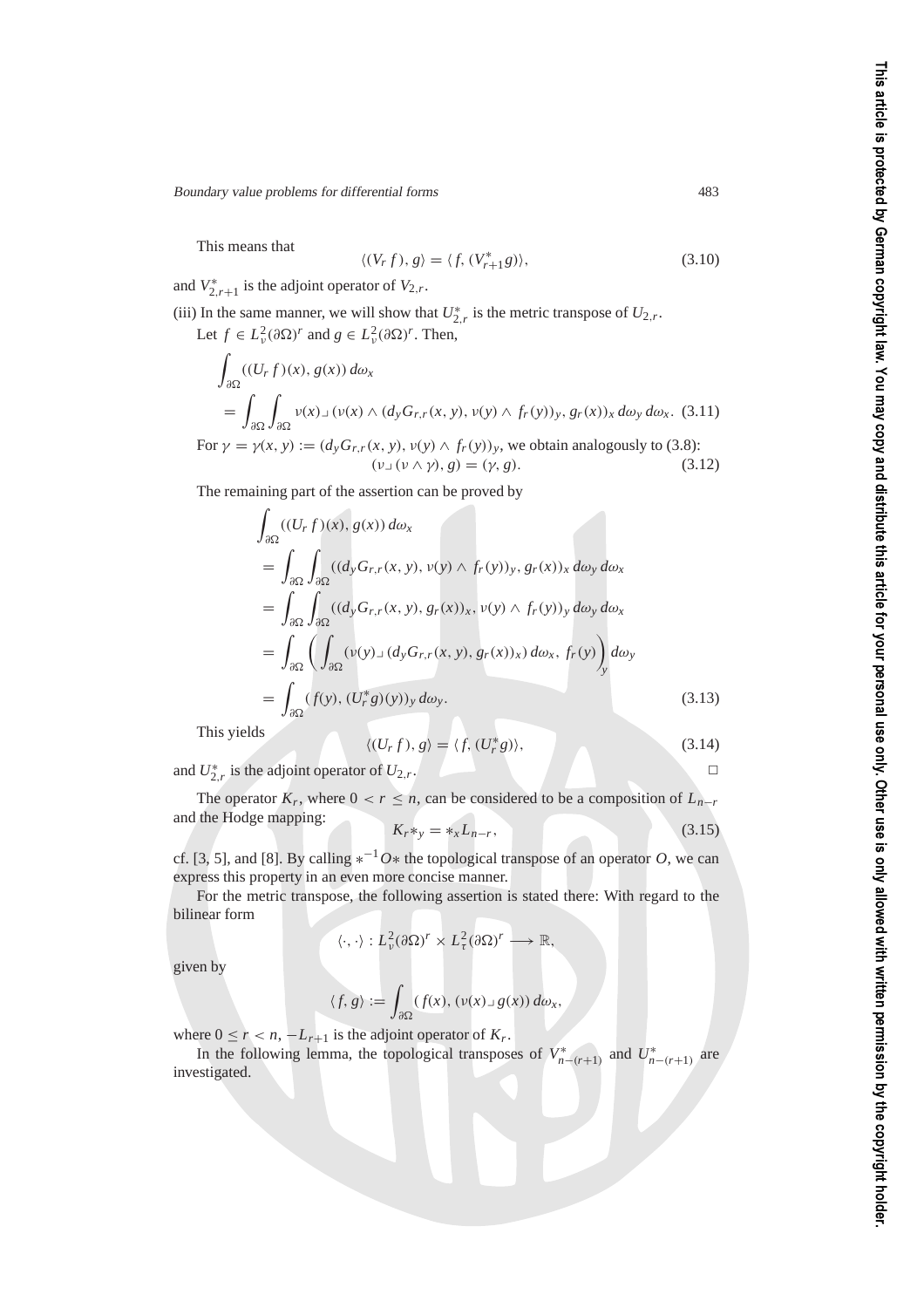**Lemma 3.4** *Let*  $f_r \in L^2_v(\partial \Omega)^r$  *and*  $0 \le r < n$ *. Then,* 

a) 
$$
V_r f_r = (-1)^{r+1} v \lrcorner \left( *_{x}^{-1} V_{n-(r+1)}^{*} *_{y} (v \wedge f_r) \right)
$$
 (3.16)

$$
b) \ \ U_r f_r = -\nu \lrcorner \left( *^{-1}_x U^*_{n-(r+1)} *_{y} (\nu \wedge f_r) \right). \tag{3.17}
$$

**Proof:** a) The operators *G* and ∗ commute, as shown in [10]. This means that

$$
*_{y}^{-1}G_{n-(r+1),n-(r+1)} = *_{x}G_{r+1,r+1},
$$
\n(3.18)

which, with regard to the operator  $V_{n-(r+1)}^*$ , implies the relationship

$$
\left(V_{n-(r+1)}^{*} *_{y} (v \wedge f_{r})\right)(x)
$$
\n
$$
= \int_{\partial \Omega} v(x) \int ( *_{y}^{-1} G_{n-(r+1), n-(r+1)}(x, y), (v \wedge f_{r})(y))_{y} d\omega_{y}
$$
\n
$$
= \int_{\partial \Omega} v(x) \int (s^{2} *_{x} (G_{r+1,r+1}(x, y), (v \wedge f_{r})(y))_{y} d\omega_{y}. \qquad (3.19)
$$

From equation

$$
\nu \wedge *f_r = (-1)^{r-1} * (\nu \cup f_r), \qquad (3.20)
$$

we thus derive

$$
V_r f_r = (-1)^{r+1} \nu \lrcorner \left( *_{x}^{-1} V_{n-(r+1)}^{*} *_{y} ( \nu \wedge f_r ) \right). \tag{3.21}
$$

b) The operators  $L_{r+1}$  and  $K_{n-(r+1)}$  can be deployed in order to prove an equation connecting  $U_r$  and  $U^*_{n-(r+1)}$ . From (3.15) and (3.2), we obtain

$$
*_{x}L_{r+1}(\nu \wedge f_{r}) = K_{n-(r+1)}(*_{y}(\nu \wedge f_{r})) = -2U^{*}(*_{y}(\nu \wedge f_{r})).
$$
 (3.22)

Additionally, (3.20) yields

$$
*_x(\nu, L_{r+1}(\nu \wedge f_r)) = (-1)^r \nu \wedge (*_y L_{r+1}(\nu \wedge f_r)). \tag{3.23}
$$

Then (3.3), (3.23), and (3.22) imply

$$
*_{x}U_{r}f_{r} = \frac{1}{2}(-1)^{r} \nu \wedge (*_{y}L_{r+1}(\nu \wedge f_{r}))
$$
  
= -(-1)<sup>r</sup> \nu \wedge (U\_{n-(r+1)}^{\*} \*\_{y} (\nu \wedge f\_{r})). \t(3.24)

This finally provides

$$
U_r f_r = -\nu \lrcorner \left( *_{x}^{-1} U_{n-(r+1)}^* *_{y} (\nu \wedge f_r) \right). \tag{3.25}
$$

 $\hfill \square$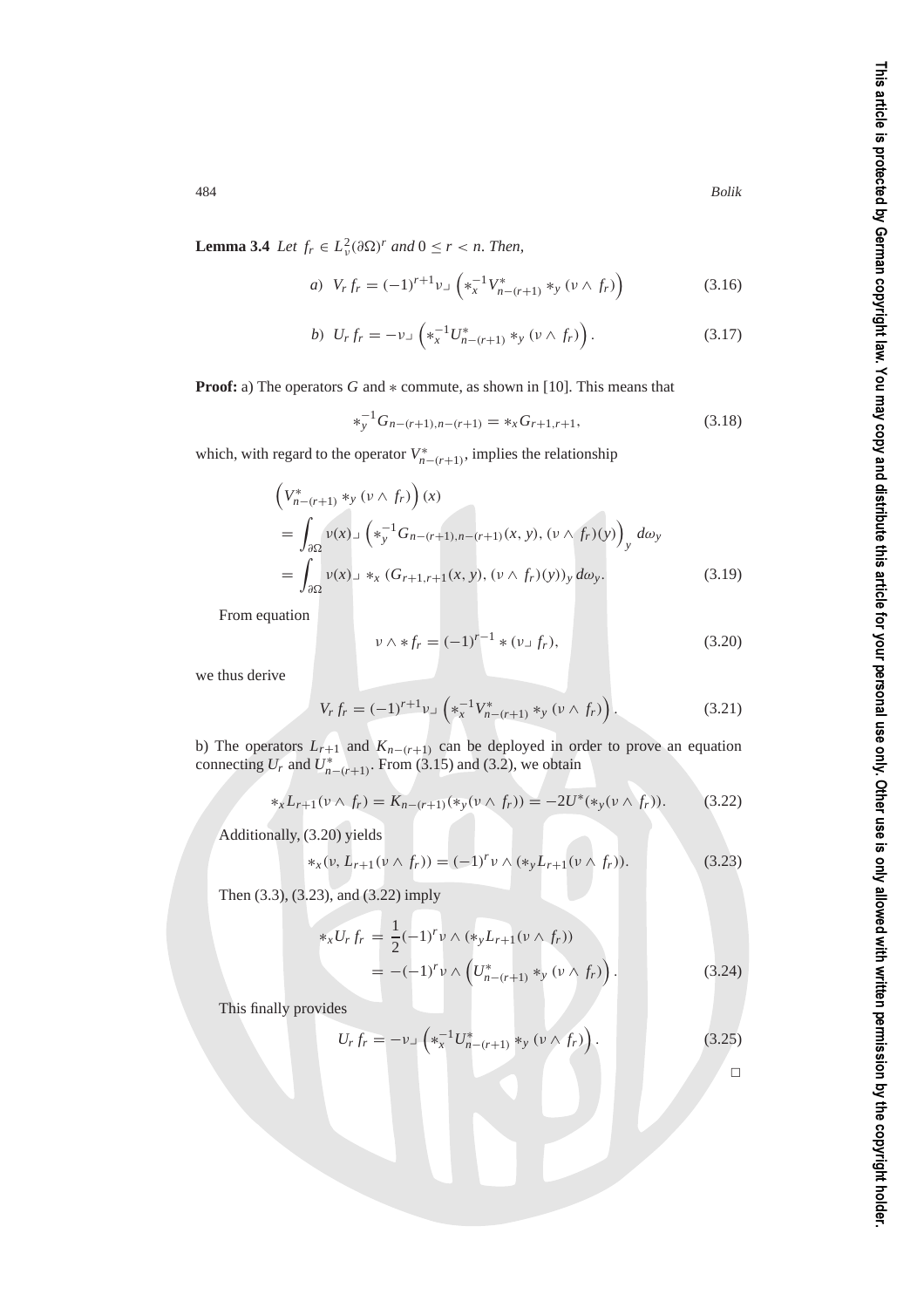The following theorem presents particular solutions to  $\mathcal{R}((\pm \frac{1}{2}I + W_r))$  and  $\mathcal{R}((\mp \frac{1}{2}I + W_r^*))$ . This result is based on ideas of H. Weyl for subsets of the manifold  $\mathbb{R}^n$ , which can be found in [13].

**Theorem 3.5** *Let*  $0 < r < n$  *and*  $x \in \mathcal{M} \setminus \partial \Omega$ *. We presuppose that*  $\psi \in C^{0,\lambda}_\nu(\partial \Omega)^r$  *and*  $\varphi \in C^{0,\lambda}_\nu(\partial \Omega)^{r-1}$ ,  $\phi := (\psi, \varphi)$ *, and* 

$$
f_{r,\phi}(x) := f_{r,(0,\varphi)}(x) + f_{r,(\psi,0)}(x),
$$

*where*

$$
f_{r,(0,\varphi)}(x) := -\int_{\partial\Omega} G_{r,r}(x,\,y) \wedge \ast \varphi_{r-1}(y)
$$

*and*

$$
f_{r,(\psi,0)}(x) := \int_{\partial\Omega} d_{y} G_{r,r}(x, y) \wedge *\psi_{r}(y).
$$

*Furthermore, let*  $\varphi^* \in C^{0,\lambda}_v(\partial \Omega)^r$ ,  $\psi^* \in C^{0,\lambda}_v(\partial \Omega)^{r-1}$ ,  $\phi^* := (\varphi^*, \psi^*)$ , and

$$
f_{r,\phi^*}^*(x) := f_{r,(\varphi^*,0)}^*(x) + f_{r,(0,\psi^*)}^*(x),
$$

*where*

$$
f_{r,(\varphi^*,0)}^*(x) := \int_{\partial\Omega} \left( G_{r,r}(x,y), \varphi_r^*(y) \right)_y \, d\omega_y
$$

*and*

$$
f_{r,(0,\psi^*)}^*(x) := -\int_{\partial\Omega} \left( d_x G_{r-1,r-1}(x,y), \psi_{r-1}^*(y) \right)_y d\omega_y.
$$

*The r-forms*  $f_{r,\phi}$  *and*  $f_{r,\phi^*}^*$  *are harmonic differential forms, i.e.* 

$$
Hf_{r,\phi} = 0
$$
 and  $Hf_{r,\phi^*}^* = 0$ .

*Additionally,* φ *is a solution to the inhomogeneous integral equation*

$$
\left(\pm\frac{1}{2}I+W_r\right)\phi=\left(\begin{array}{c}\nu\lrcorner\left(\nu\wedge f\right)\\ \nu\lrcorner\left(\nu\wedge\delta f\right)\end{array}\right)
$$

*and* φ<sup>∗</sup> *is a solution to the inhomogeneous integral equation*

$$
\left(\mp\frac{1}{2}I+W_r^*\right)\phi^*=\left(\begin{array}{c}\nu\lrcorner\,df^*\\-\nu\lrcorner\,f^*\end{array}\right).
$$

*The upper (lower) signs are used if the approximation is performed in*  $\Omega$  ( $\hat{\Omega}$ ) along  $+v$ *(*−ν*).*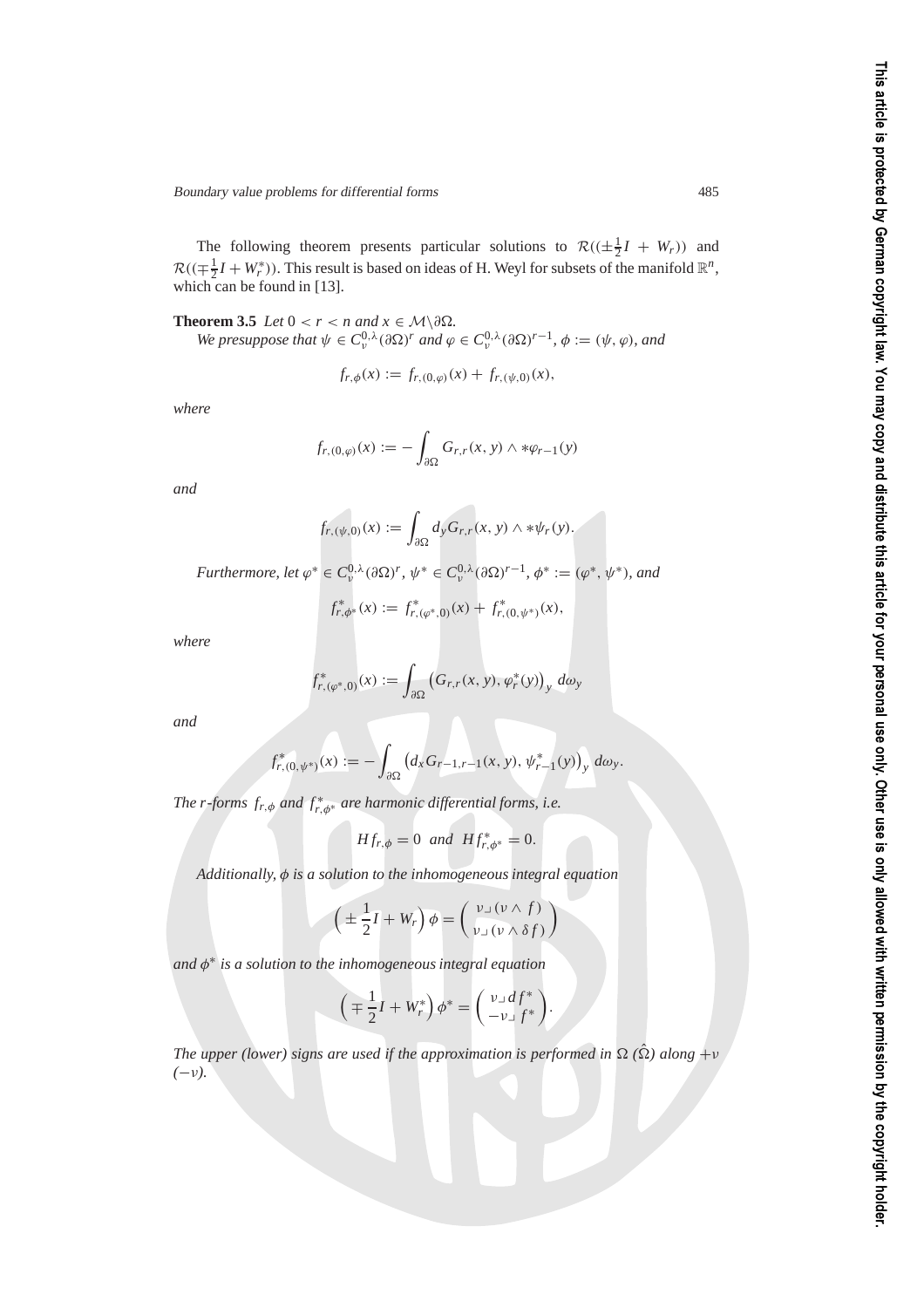**Proof:** For the moment, we consider the set  $\mathcal{M}\backslash \partial\Omega$  and presuppose that points *x* are contained in it. The differential forms  $f_{r,\phi}$  and  $f_{r,\phi^*}^*$  are  $C^\infty$ -forms here.

By means of

$$
\delta_x G_{r+1,r+1} = -d_y G_{r,r},\tag{3.26}
$$

from [10], the equation

$$
f_{r,(\psi,0)}(x) = -\int_{\partial\Omega} (\delta_x G_{r+1,r+1})(x, y) \wedge * \psi_r(y)
$$
  
=  $-\delta_x \int_{\partial\Omega} G_{r+1,r+1}(x, y) \wedge * \psi_r(y)$  (3.27)

follows. Hence,  $f_{r,(\psi,0)}$  is co-exact, i.e. it can be expressed by the codifferential of an  $(r + 1)$ -form. This and (3.26) imply that the codifferential of  $f_{r, \phi}$ ,

$$
\delta f_{r,\phi}(x) = \delta f_{r,(0,\varphi)}(x) = \int_{\partial\Omega} d_y G_{r-1,r-1}(x,y) \wedge \ast \varphi_{r-1}(y). \tag{3.28}
$$

Analogously, the form  $f^*_{r,(0,\psi^*)}$  is exact, which can be shown by

$$
f_{r,(0,\psi^*)}^*(x) = -\int_{\partial\Omega} \left( d_x G_{r-1,r-1}(x,y), \psi_{r-1}^*(y) \right)_y \, d\omega_y
$$
  
= 
$$
-d_x \int_{\partial\Omega} \left( G_{r-1,r-1}(x,y), \psi_{r-1}^*(y) \right)_y \, d\omega_y.
$$
 (3.29)

Therefore, the exterior differential of  $f_{r,\phi^*}^*$  is given by

$$
df_{r,\phi^*}^*(x) = \int_{\partial\Omega} \left( d_x G_{r,r}(x,y), \varphi_r^*(y) \right)_y \, d\omega_y. \tag{3.30}
$$

From [10], we know that  $HG = 0$  or equivalently

$$
\int_{y \in \mathcal{M}} H(x, y) \wedge \ast_y G(y, z) = 0. \tag{3.31}
$$

Hence, the differential forms  $f_{r,\phi}$  and  $f_{r,\phi^*}^*$  are harmonic, i.e.

$$
Hf_{r,\phi} = 0 \text{ and } Hf_{r,\phi^*}^* = 0. \tag{3.32}
$$

Let v be a suitable extension of v, and let x be a point outside of the set  $\partial\Omega$ . The operators  $U_r$ ,  $V_r$ ,  $U_r^*$  and  $V_r^*$  are analogously defined with regard to  $v(x)$  instead of  $v(x)$ .

Our jump conditions can be derived by expressing  $f_{r,\phi}(x)$  and  $f_{r,\phi^*}^*(x)$  in terms of the operators from *Lemma 3.1*, where  $x \in \Omega$ . For the form  $f_{r,\phi}$ , the following equations are valid:

$$
v(x) \lrcorner \, (v(x) \wedge f_{r,\phi}(x)) = -(V_{r-1}\varphi)(x) + (U_r\psi)(x) \tag{3.33}
$$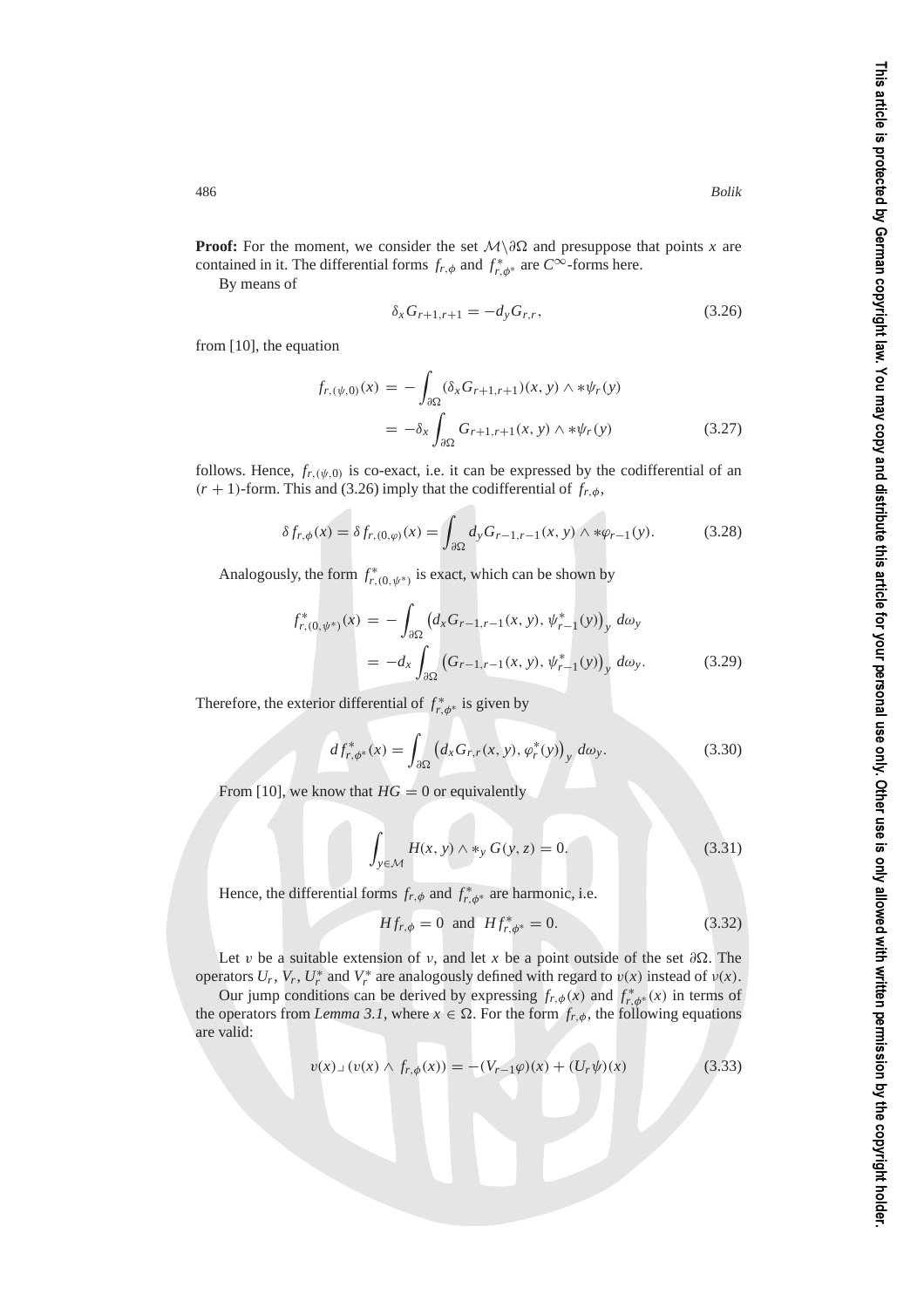and

$$
v(x) \lrcorner \, (v(x) \wedge \delta f_{r,\phi}(x)) = (U_{r-1}\varphi)(x). \tag{3.34}
$$

Correspondingly, we obtain for the form  $f_{r,\phi^*}^*$ :

$$
v(x) \lrcorner f_{r,\phi^*}^*(x) = \left(V_r^*\varphi^*\right)(x) - \left(U_{r-1}^*\psi^*\right)(x) \tag{3.35}
$$

and

$$
v(x) \lrcorner \, df_{r,\phi^*}^*(x) = \left(U_r^*\varphi^*\right)(x). \tag{3.36}
$$

The relevant jump conditions can be taken from [3] or [5]. Differential forms *ur* given by

$$
u_r(x) := \int_{\partial \Omega} G_{r,r}(x, y) \wedge *_{y} \eta_{r+1}(y), \tag{3.37}
$$

have the properties

$$
du_{\mp}(x) = \int_{\partial\Omega} d_x G_{r,r}(x, y) \wedge \ast_y \eta(y) \mp \frac{1}{2} (\nu \wedge (\nu \Box \eta))(x), \ x \in \partial\Omega,
$$
 (3.38)

where  $\eta \in C^{0,\lambda}(\bar{\Omega})^{r+1}$  is required for  $u_r$  on  $\Omega$  and  $\eta \in C^{0,\lambda}(\bar{\hat{\Omega}})^{r+1}$  for  $u_r$  on  $\hat{\Omega}$ . The indices – and + mean that the approximation is performed in  $\Omega$  and  $\hat{\Omega}$ , respectively. For a detailed proof, the reader is referred to [3].

From (3.38), we easily obtain the jump property for  $v \perp du$ ,

$$
(\nu \lrcorner du_{\mp})(x) = \int_{\partial \Omega} ((\nu(x) \lrcorner d_x G_{r,r}(x, y)), (\nu \lrcorner \eta)(y))_y d\omega_y
$$

$$
\mp \frac{1}{2} (\nu \lrcorner \eta)(x). \tag{3.39}
$$

Using the operator *U*∗, this yields

$$
(U^*h)_{\mp}(x) = (U^*h)(x) \mp \frac{1}{2}h(x).
$$
 (3.40)

Now, we are able to formulate our integral equations with regard to  $v \perp f^*_{r,\phi^*}$ ,

$$
\left(\nu \lrcorner f_{r,\phi^*}^*\right)_{\mp}(x) = \pm \frac{1}{2} \psi_{r-1}^*(x) - \left(U_{r-1}^* \psi_{r-1}^*\right)(x) + \left(V_r^* \varphi_r^*\right)(x),\tag{3.41}
$$

and to  $v \lrcorner df^*_{r,\phi^*}$ ,

$$
\left(\nu \lrcorner \, df_{r,\phi^*}^*\right)_{\mp}(x) = \mp \frac{1}{2} \, \varphi_r^*(x) + \left(U_r^* \varphi_r^*\right)(x). \tag{3.42}
$$

Beside these requirements which  $\phi^*$  has to fulfill, we are looking for constraints on  $\phi$ with regard to  $v \perp (v \wedge f_{r,\phi})$  and  $v \perp (v \wedge \delta f_{r,\phi})$ .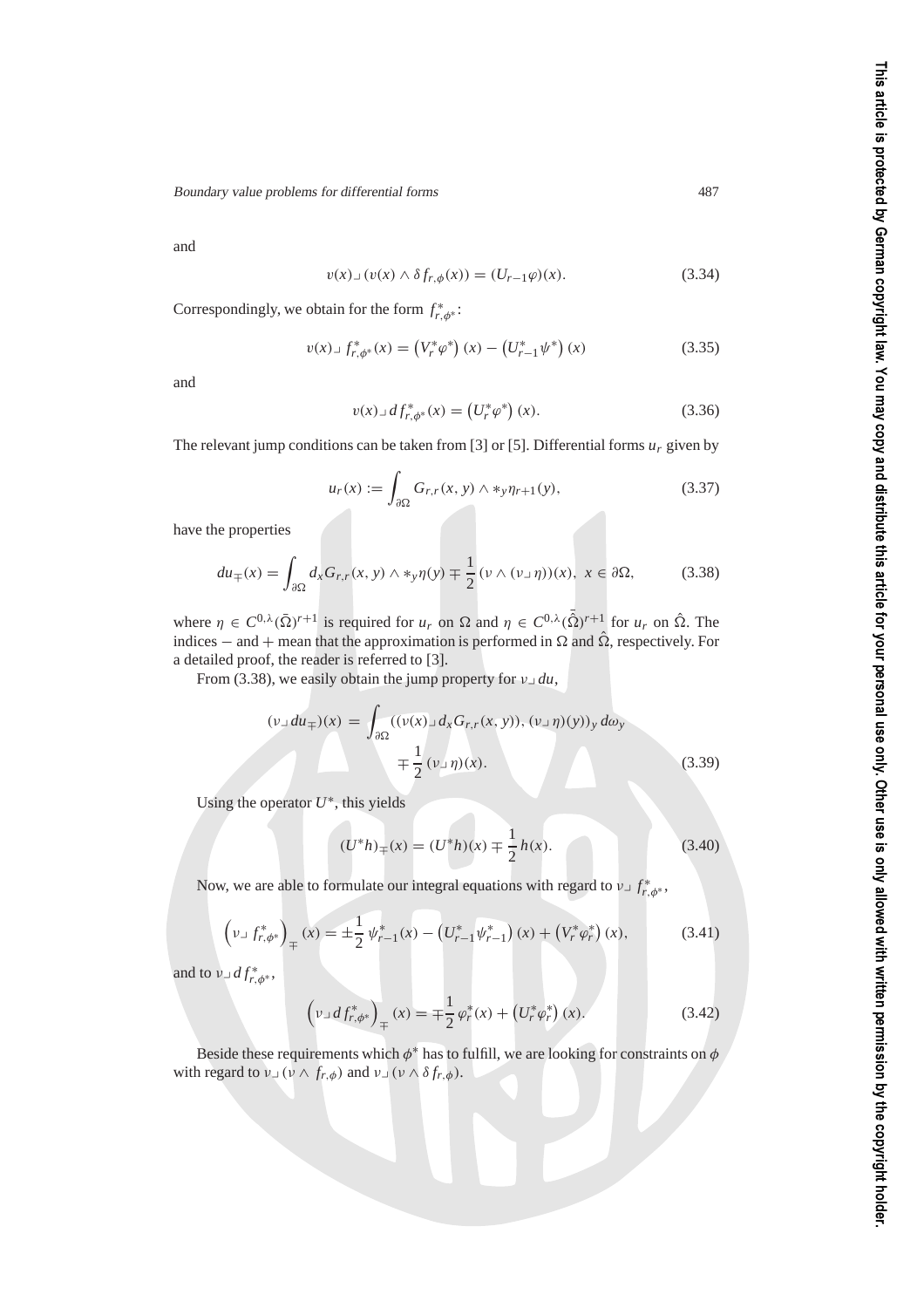Let  $\gamma \in C^{0,\lambda}(\bar{\Omega})^r$  or  $\gamma \in C^{0,\lambda}(\bar{\hat{\Omega}})^r$ , and

$$
w_{r+1}(x) := \int_{\partial \Omega} G_{r+1,r+1}(x, y) \wedge \ast_y \gamma_r(y). \tag{3.43}
$$

The form  $\delta w_{\mp}$  is represented by

$$
\delta w_{\mp}(x) = \int_{\partial \Omega} \delta_x G_{r+1,r+1}(x, y) \wedge \ast_y \gamma(y)
$$
  

$$
\mp \frac{1}{2} (\nu \Box (\nu \land \gamma))(x), \quad x \in \partial \Omega.
$$
 (3.44)

This implies the jump property for  $v \cup (v \wedge \delta w)$ ,

$$
(\nu_{\perp}(\nu \wedge \delta w_{\mp}))(x)
$$
  
=  $-\int_{\partial\Omega} ((\nu(x)_{\perp}(\nu(x) \wedge d_{y}G_{r,r}(x, y))), (\nu \wedge \gamma)(y))_{y} d\omega_{y} \mp \frac{1}{2} \gamma(x).$  (3.45)

Using the operator *U*, we obtain

$$
(Uh)_{\mp}(x) = (Uh)(x) \pm \frac{1}{2}h(x).
$$
\n(3.46)

Hence, the integral equation with regard to  $v \perp (v \wedge f_{r,\phi})$ ,

$$
(\nu \lrcorner \left(\nu \wedge f_{r,\phi}\right))_{\mp}(x) = \pm \frac{1}{2} \psi_r(x) + (U_r \psi_r)(x) - (V_{r-1} \varphi_{r-1})(x), \tag{3.47}
$$

and to  $v \lrcorner (\nu \wedge df^*_{r,\phi}),$ 

$$
\left(\nu \lrcorner \left(\nu \wedge \delta f_{r,\phi}^*\right)\right)_{\mp}(x) = \pm \frac{1}{2} \varphi_{r-1}(x) + \left(U_{r-1} \varphi_{r-1}\right)(x) \tag{3.48}
$$

are derived.

The results of [2] for subsets of the Euclidean space  $\mathbb{R}^n$  are included in the approach presented here. This becomes obvious when

$$
V_{r-1},\,V_r^*,\,\varphi_{r-1},\,\psi_{r-1}^*
$$

are multiplied by  $(-1)^{r-1}$  in order to obtain the corresponding definitions there. The operators

$$
U_r, U_{r-1}^*, \psi_r, \varphi_r^*
$$

are equally defined in both papers.

Harmonic fields and fields with additional vanishing normal or tangential component play an important role in the solution of our boundary value problems. Therefore, the following definition presents some basic quantities.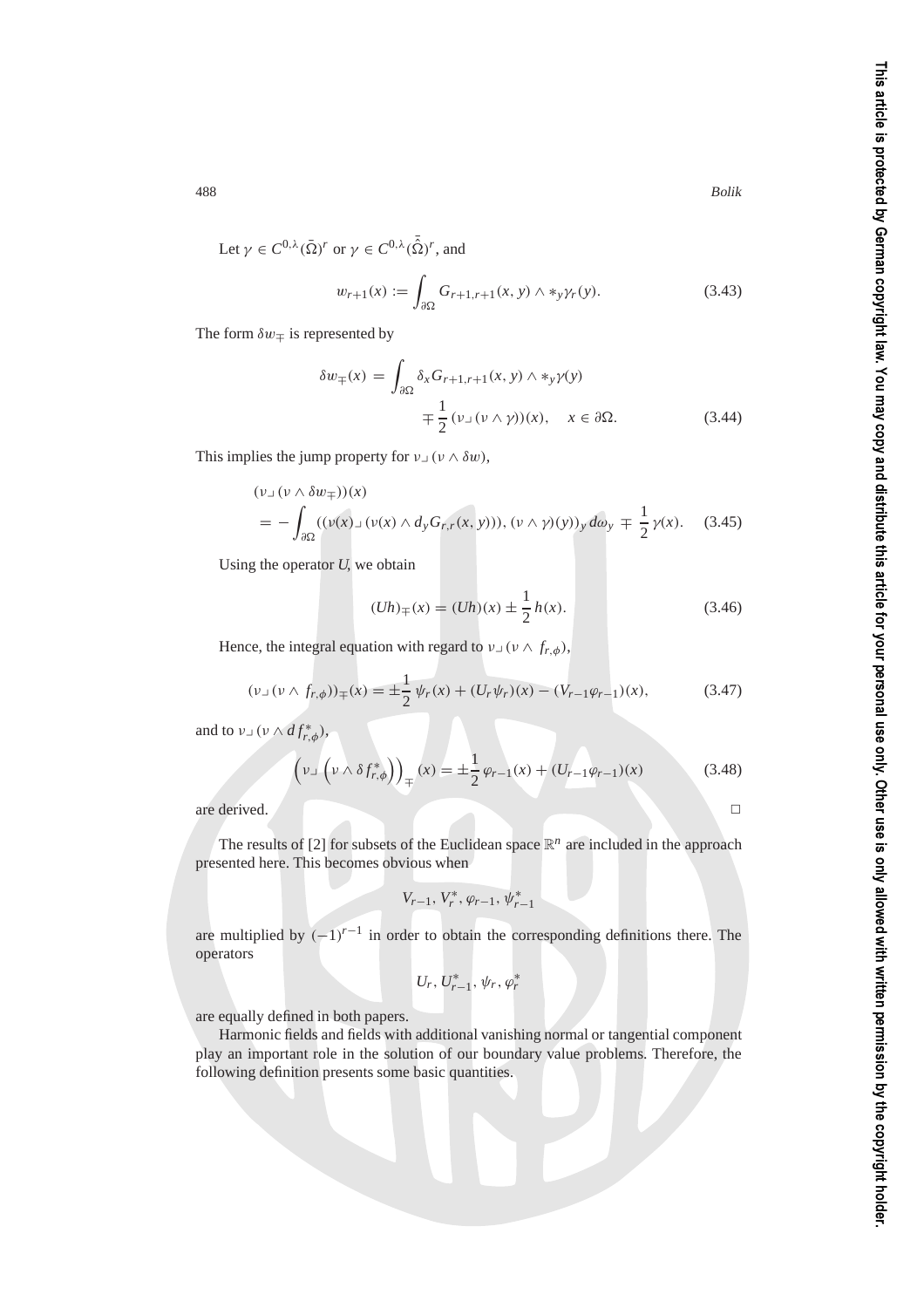**Definition 3.6 (Dirichlet and Neumann fields)** *Let*  $0 < r < n$ . Harmonic fields  $f \in$  $C^{1,\lambda}(\bar{\Omega})^r$  *which satisfy*  $\nu \circ f = 0$  *are called Neumann fields*  $\mathcal{Z}(\Omega)^r$  *on*  $\Omega$ *. Those harmonic fields*  $f \in C^{1,\lambda}(\bar{\Omega})^r$  which satisfy  $v \wedge f = 0$  are denoted as Dirichlet fields  $\mathcal{Y}(\Omega)^r$  on  $\Omega$ . The same applies with regard to  $\hat{\Omega}$ .

 $B_r = B_r(\Omega)$  *refers to the Betti number of order r with regard to the set*  $\Omega$ *.* 

*Let*  $f \in L^1(\partial\Omega)^r$ ,  $\{\hat{z}^i\}_{i=1,\dots,B_{n-r}}$  *be a basis of*  $\mathcal{Z}(\hat{\Omega})^{r-1}$ *, and*  $\{\hat{y}^i\}_{i=1,\dots,B_r}$  *be a basis* of  $\mathcal{Y}(\hat{\Omega})^{r+1}$ . The topological quantities  $Y_i[f]$  and  $Z_i[f]$  are given by

$$
Y_i[f] := -\int_{\partial\Omega}\left(f, \nu \wedge \hat{z}^i\right) d\omega, \ i = 1, \ldots, B_{n-r},
$$

*and*

$$
Z_i[f] := -\int_{\partial\Omega}\left(f, \nu \lrcorner \hat{\gamma}^i\right) d\omega, \ i = 1, \ldots, B_r.
$$

Both values *Y<sub>i</sub>*[*f*] and *Z<sub>i</sub>*[\**f*] differ merely by a factor  $c := (-1)^{n(r+1)}$ . This can be shown by

$$
Y_i[f] := -\int_{\partial\Omega} \left( *f, * \left( \nu \wedge \hat{z}^i \right) \right) d\omega = -\int_{\partial\Omega} \left( *f, * \left( \nu \wedge * \hat{y}^i \right) \right) d\omega \quad (3.49)
$$

$$
= -(-1)^{n-r} \int_{\partial \Omega} \left( *f, * * \left( v \lrcorner \hat{y}^i \right) \right) d\omega = c Z_i[*f]. \tag{3.50}
$$

The boundary value problem for the Laplace–Beltrami operator can be uniquely solved if a topological constraint is taken into account. In [2], such boundary value problems for  $\Omega \subset \mathbb{R}^n$  are formulated. We will repeat this approach here in the more general context of Riemannian manifolds.

**Definition 3.7 (Dirichlet and Neumann problems for**  $\Delta$ **)** *Let*  $0 < r < n$ . *a)* The  $\Delta_r$ -Dirichlet problem: We presuppose that  $\xi \in C_{\tau}^{2,\lambda}(\partial \Omega)^{r+1}$ ,  $\vartheta \in C_{\tau}^{1,\lambda}(\partial \Omega)^r$ ,  $Y_i \in \mathbb{R}$  and  $g \in C^{0,\lambda}(\overline{\Omega})^r$ , where

$$
\int_{\Omega} (g, y) dx = \int_{\partial \Omega} (\vartheta, y) d\omega \text{ for all } y \in \mathcal{Y}(\Omega)^r \tag{3.51}
$$

*and*  $Hg_M = 0$  *for the extension*  $g_M \in C^{0,\lambda}(\mathcal{M})^r$  *of g. The boundary problem*

$$
\Delta f = g \text{ in } \Omega
$$

$$
\nu \wedge f = \xi \text{ and } \nu \wedge \delta f = \vartheta \text{ on } \partial \Omega
$$

$$
Y_i[f] = Y_i, i = 1, \ldots, B_{n-r},
$$

*is called*  $\Delta_r$ -Dirichlet problem, or explicitly  $\Delta_{\mathcal{D},\Omega}(g,\xi,\vartheta,\{Y_i|i=1,\ldots,B_{n-r}(\Omega)\}).$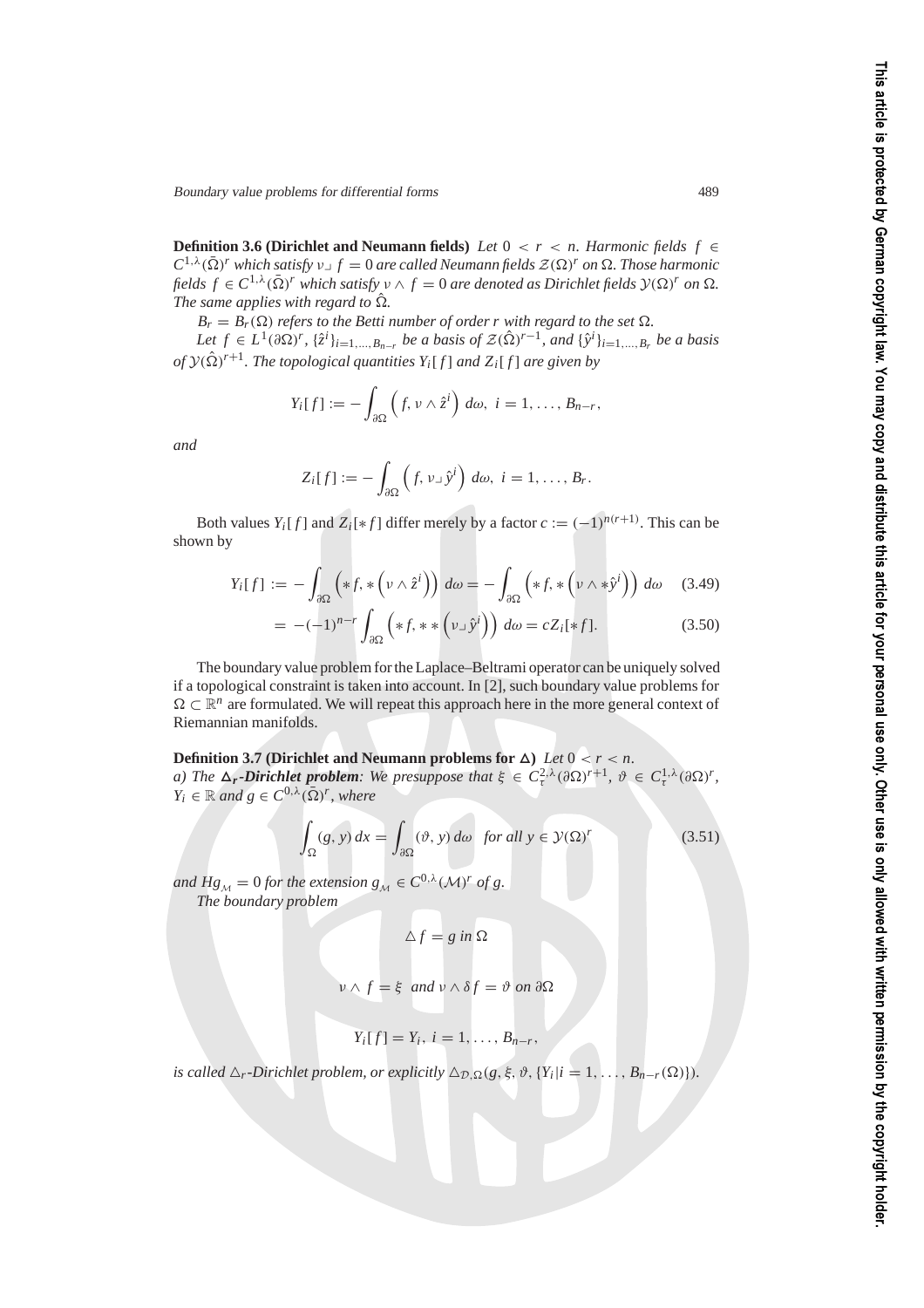*b)* The  $\Delta_r$ -Neumann problem: We assume that  $\xi^* \in C^{2,\lambda}_\nu(\partial \Omega)^{r-1}, \ \vartheta^* \in C^{1,\lambda}_\nu(\partial \Omega)^r$ ,  $Z_i \in \mathbb{R}$  and  $g^* \in C^{0,\lambda}(\overline{\Omega})^r$ , where

$$
\int_{\Omega} (g^*, z) dx = \int_{\partial \Omega} (\vartheta^*, z) d\omega \text{ for all } z \in \mathcal{Z}(\Omega)^r
$$
\n(3.52)

*and*  $Hg_M^* = 0$  *for the extension*  $g_M^* \in C^{0,\lambda}(\mathcal{M})^r$  *of*  $g^*$ . *The boundary problem*

$$
\Delta f^* = g^* \text{ in } \Omega
$$
  

$$
\nu \Box f^* = \xi^* \text{ and } \nu \Box df^* = \vartheta^* \text{ on } \partial \Omega
$$

$$
Z_i[f^*]=Z_i, i=1,\ldots,B_r,
$$

*is called*  $\Delta_r$ -Neumann problem, or explicitly  $\Delta_{\mathcal{N},\Omega}(g^*,\xi^*,\vartheta^*,\{Z_i|i=1,\ldots,B_r(\Omega)\}).$ 

Each  $\Delta$ <sub>r</sub>-Neumann problem can be formulated as a  $\Delta$ <sub>*n−r*</sub>-Dirichlet problem and vice versa by means of the Hodge mapping ∗, as shown in the next paragraph.

We obtain for  $\triangle$  applied to  $f^* := *f$ :

$$
g^* = \Delta f^* = \Delta * f = * \Delta f = *g,\tag{3.53}
$$

and for the boundary values

$$
\xi^* = \nu \Box f^* = \nu \Box * f = (-1)^r * (\nu \wedge f) = (-1)^r * \xi \tag{3.54}
$$

and

$$
\vartheta^* = \nu \Box df^* = \nu \Box d * f = (-1)^{r-1} \nu \Box (* \delta f) = * \vartheta. \tag{3.55}
$$

For the integrability condition one can easily infer

$$
\int_{\Omega} (g, y) dx = \int_{\Omega} \left( *^{-1} g^*, *^{-1} z \right) dx = \int_{\Omega} (g^*, z) dx = \int_{\partial \Omega} (\vartheta^*, z) d\omega
$$

$$
= \int_{\partial \Omega} \left( *^{-1} \vartheta^*, *^{-1} z \right) d\omega = \int_{\partial \Omega} (\vartheta, y) d\omega. \tag{3.56}
$$

The conditions  $Y_i[f] = Y_i$  and  $Z_i[f^*] = Z_i$  are called topological conditions. It is convenient to express our  $\Delta_r$ -problems by operator equations, where the boundary conditions are included, but the topological conditions are excluded. Then, our Dirichlet and Neumann problems define  $\Delta_r$ -Dirichlet and  $\Delta_r$ -Neumann operators, respectively. The dimension of the  $\Delta_r$ -Dirichlet operator's kernel is equal to  $B_{n-r}$ , and the dimension of the  $\Delta_r$ -Neumann one is correspondingly equal to  $B_r$ .

We will show that the  $\Delta_r$ -Dirichlet and  $\Delta_r$ -Neumann problems can be solved, and that these solutions are uniquely.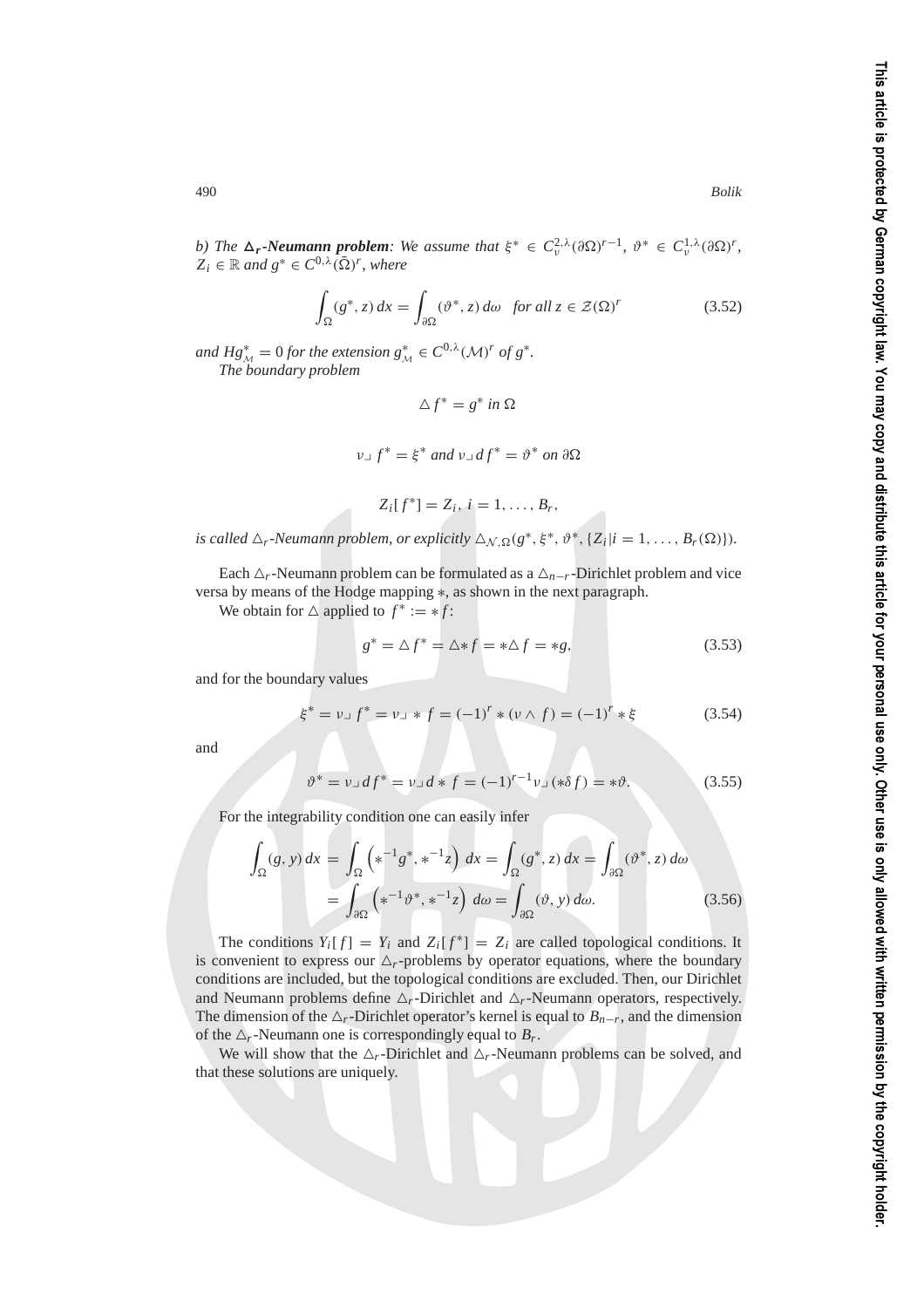Boundary value problems for differential forms 491

**Theorem 3.8** *Let*  $0 < r < n$ ,  $0 < \lambda < 1$ ,  $g \in C^{0,\lambda}(\overline{\Omega})^r$ ,  $\xi \in C^{2,\lambda}(\partial \Omega)^{r+1}$ ,  $\vartheta \in C^{1,\lambda}_{\tau}(\partial \Omega)^r, g^* \in C^{0,\lambda}(\bar{\Omega})^r, \xi^* \in C^{2,\lambda}_{\nu}(\partial \Omega)^{r-1}, \text{ and } \vartheta^* \in C^{1,\lambda}_{\nu}(\partial \Omega)^r.$ 

*Then the according solutions of the Dirichlet problem*

$$
\Delta_{\mathcal{D},\Omega}(g,\xi,\vartheta,\{Y_i|i=1,\ldots,B_{n-r}(\Omega)\})
$$

*and the Neumann problem*

$$
\Delta_{\mathcal{N},\Omega}(g^*,\xi^*,\vartheta^*,\{Z_i|i=1,\ldots,B_r(\Omega)\})
$$

belong to  $C^{2,\lambda}(\bar{\Omega})^r$ . Furthermore, these solutions are uniquely determined.

**Proof:** The proof with regard to  $\Omega \subset \mathbb{R}^n$ ,  $n > 2$ , can be taken from [2]. Here we will generalize it and adapt it to the assumptions of this theorem.

Green's formula implies that solutions can differ merely by Dirichlet fields. But the only Dirichlet  $r$ -field with vanishing values  $Y_i$  is the null  $r$ -form.

As  $Hg_M = 0$  for the extension  $g_M \in C^{0,\lambda}(\mathcal{M})^r$  of *g* is presupposed, a differential form  $f_M := Gg_M \in C^{2,\lambda}(\mathcal{M})^r$  exist, which fulfills

$$
\Delta f_{\mathcal{M}} = g_{\mathcal{M}}.\tag{3.57}
$$

Instead of the original problem

$$
\Delta_{\mathcal{D},\Omega}(g,\xi,\vartheta,\{Y_i|i=1,\ldots,B_{n-r}(\Omega)\}),
$$

we may confine our task to solve

$$
\Delta_{\mathcal{D},\Omega}(0,\tilde{\xi},\tilde{\vartheta},\{\tilde{Y}_i|i=1,\ldots,B_{n-r}(\Omega)\}),
$$

where

$$
\tilde{\xi} = \xi - \nu \wedge f_{\mathcal{M}}, \ \tilde{\vartheta} = \vartheta - \nu \wedge \delta f_{\mathcal{M}}, \text{ and } \tilde{Y}_i = Y_i - Y_i[f_{\mathcal{M}}]. \tag{3.58}
$$

The condition (3.51) provides

$$
\int_{\partial\Omega} (\tilde{\vartheta}, y) d\omega = 0 \quad \text{for all } y \in \mathcal{Y}(\Omega)^r. \tag{3.59}
$$

Let  $\tilde{\xi} \in C_{\tau}^{2,\lambda}(\partial \Omega)^{r+1}$  and  $\tilde{\vartheta} \in C_{\tau}^{1,\lambda}(\partial \Omega)^{r}$  be fixed. If  $\phi$  satisfies

$$
\left(\frac{1}{2}I + W_{2,1,\lambda,r}\right)\phi = \tilde{\theta} := \begin{pmatrix} \nu_{\perp}\tilde{\xi} \\ \nu_{\perp}\tilde{\vartheta} \end{pmatrix},\tag{3.60}
$$

then  $f_{\phi}|_{\Omega}$  is a solution of  $\Delta_{\mathcal{D},\Omega}(0,\tilde{\xi},\tilde{\vartheta}, \{Y_i|i=1,\ldots,B_{n-r}(\Omega)\})$ , where  $Y_i = Y_i[f_{\phi}|\Omega]$ . We set  $\varrho^* \in \Gamma(\mathcal{M}, \Lambda^r T^*(\mathcal{M}))$ ,  $\zeta^* \in \Gamma(\mathcal{M}, \Lambda^{r-1} T^*(\mathcal{M}))$ , and

$$
\rho^*:=\left(\begin{smallmatrix} \varrho^*\\ \zeta^*\end{smallmatrix}\right).
$$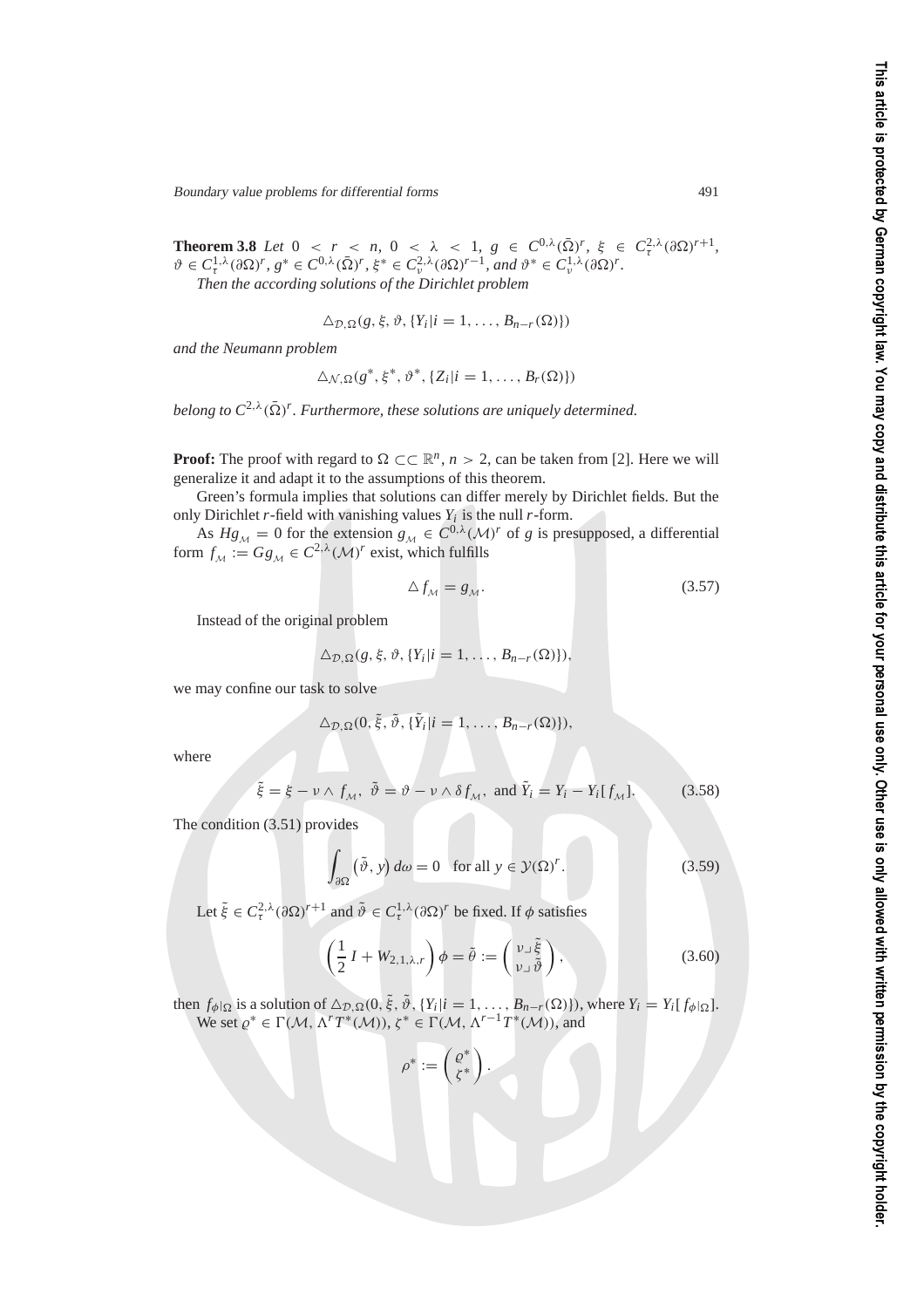Fredholm theory shows that

$$
\tilde{\theta} \in \mathcal{R}\left(\frac{1}{2}I + W_{2,r}\right) \text{ if } \int_{\partial\Omega} (\tilde{\theta}, \rho^*) \, d\omega = 0 \text{ for all } \rho^* \in \mathcal{N}\left(\frac{1}{2}I + W_{2,r}^*\right). \tag{3.61}
$$

Since  $\rho^* \in \mathcal{N}\left(\frac{1}{2}\right)$  $\frac{1}{2}I + W_{2,r}^*$ ), the assigned form  $f_{\theta^*}^*|_{\hat{\Omega}}$  belongs to

$$
\Delta_{\mathcal{N},\hat{\Omega}}(0,0,0,\{Z_i|i=1,\ldots,B_r(\hat{\Omega})\}).
$$

Hence,  $f_{\rho^*}^*$  is a Neumann field in  $\hat{\Omega}$ . From equation (3.30) and

$$
\left(\frac{1}{2}I + U_{2,r}^*\right)\varrho^* = 0,\tag{3.62}
$$

we conclude that  $df_{\rho^*}^*|_{\Omega}$  is a Dirichlet field.

As  $\Delta f_{\rho^*}^* = 0$ , the condition

$$
\int_{\partial\Omega} \left( \nu \lrcorner \, df_{\rho^*}^*, \hat{z} \right) \, d\omega = 0 \quad \text{for all } \hat{z} \in \mathcal{Z}(\hat{\Omega})^r \tag{3.63}
$$

follows. Additionally, [8], *Satz 7.2* and [3], *Theorem 2*, yield

$$
-\nu \lrcorner \, df_{\rho^*}^* = \rho^*.
$$
\n(3.64)

This, together with (3.63) implies that  $\rho^* = 0$  and thus  $\zeta^* \in \mathcal{N}\left(\frac{1}{2}\right)$  $\frac{1}{2}I + U^*_{2,r-1}$ . Since the equation

$$
\int_{\partial\Omega} (\nu_{\perp} \tilde{\vartheta}, \zeta^*) d\omega = 0 \quad \text{for all } \zeta^* \in \mathcal{N}\left(\frac{1}{2}I + U^*_{2,r-1}\right) \tag{3.65}
$$

corresponds to

$$
\int_{\partial\Omega} (\tilde{\vartheta}, y) d\omega = 0 \quad \text{for all } y \in \mathcal{Y}(\Omega)^r,
$$
\n(3.66)

and the integrability condition (3.51) can be taken into account, the Dirichlet problem

$$
\Delta_{\mathcal{D},\Omega}(g,\xi,\vartheta,\{Y_i|i=1,\ldots,B_{n-r}(\Omega)\})
$$

has a unique solution in  $C^{2,\lambda}(\bar{\Omega})^r$ .

The Neumann and the Dirichlet problem are connected to each other by the Hodge mapping.  $\hfill \square$